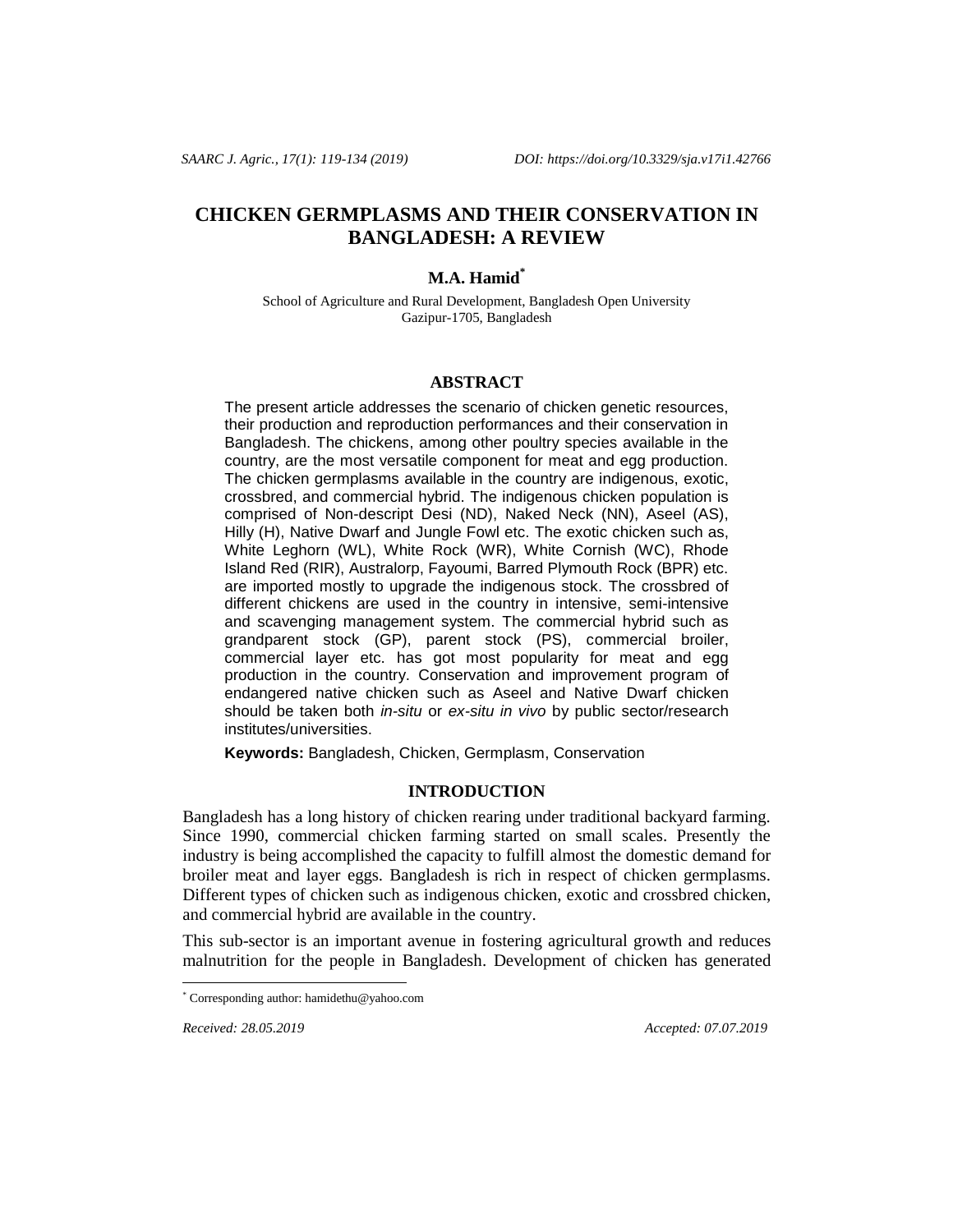considerable employment through the production and marketing of chicken and chicken products in Bangladesh. It is an integral part of farming system in Bangladesh and has created direct, indirect employment opportunity including support services for about 6 million people (Ansarey, 2012; Da Silva and Rankin, 2014). It has proved as an attractive economic activity, thereby, indicating its` importance for the entire economy. It accounts for 14% of the total value of livestock output and is growing rapidly (Raihan and Mahmud, 2008). Chicken meat alone contributes 37% of the total meat production in Bangladesh. Chicken contributes about 22 to 27% of the total animal protein supply in the country (Prabakaran, 2003). In Asia, chicken manure is used as feed for fish where chicken are raised on top of the ponds as part of an integrated system, for example, fish-cum- chicken farming (FAO, 2014).

In the public sector, the present number of chicken farms and hatcheries are 31 and 6, respectively (DLS, 2015). The objective for establishing of those farms was to produce, conserve and develop chicken genetic resources. There are 9 grandparent stock farms in Bangladesh and supplies about 80% of the total demand of parent stock; the rest 20% is imported (BPD, 2019). In October 2011, there were 82 parent stock farms and hatcheries in operation in Bangladesh and producing 55-60 lac day old broiler and 5 lac day old layer chicks per week.

In the recent year, attention has been given to improvement and conservation of native chickens due to higher preference of consumers for native chicken and higher price of native chicken than the exotic, crossbred and commercial hybrids. Among the native chicken, Non-descript Deshi, Nacked Neck and Hilly are not endangered and they don't need to be conserved. The Aseel and the Native Dwarf are endangered breed and variety of native chicken and need to be conserved.

The present article addresses the available chicken genetic resources with their distributions, productive and reproductive performances along with conservation status of endangered breed/variety so the chicken producers and researchers can get all the information for future improvement and conservation program of chicken.

### **Geographic distribution of different genotypes of chicken**

The distribution pattern of chicken is very interesting in the country. The Nondescript Deshi chickens are distributed throughout the country except in some hilly areas of the country. Normal neck and Naked Neck indigenous birds are found in different regions of the country though the distribution of Naked Neck bird is comparatively very thin. The Aseel is a rare variety found only in some areas of Brahmanbria district. The Hilly birds are found in the hilly areas of Chittagong region. Jungle fowl as the name implies is found in the forest of Hill Tracts, Sundarbans and also found in the Madhupur and Rajendrapur forest areas. The breed/types of chicken, their geographic distribution and utility are presented in Table 1.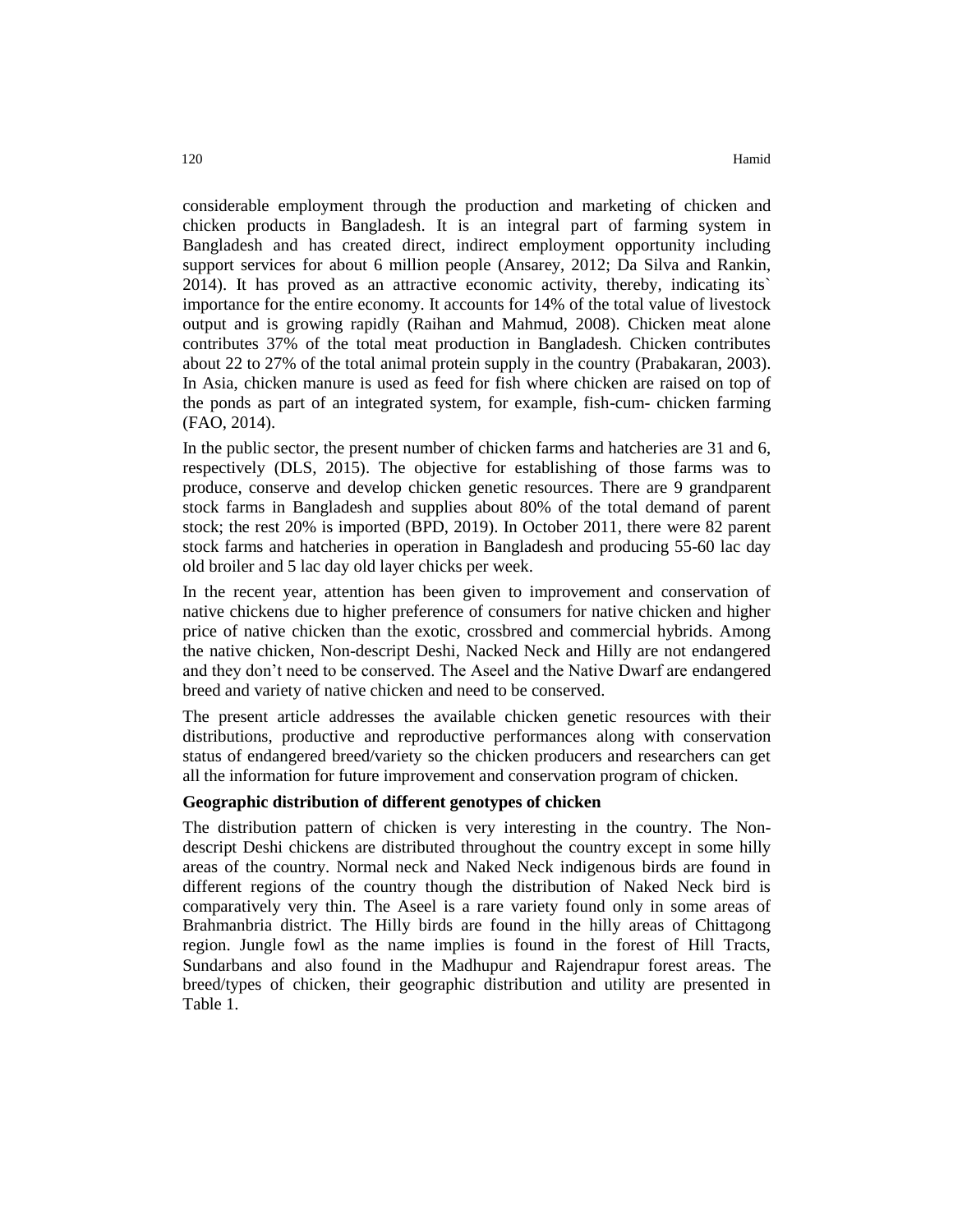| Breed /Type                   | Geographic distribution                                                                  | Agro-ecological Zone                                                | Utility                                   |
|-------------------------------|------------------------------------------------------------------------------------------|---------------------------------------------------------------------|-------------------------------------------|
| Non-descript<br>Deshi         | Throughout the country except<br>Chittagong Hill districts                               | All agro-ecological<br>zones except<br>Chittagong Hill<br>districts | Egg and meat<br>production                |
| <b>Naked Neck</b>             | Throughout the country                                                                   | All agro-ecological<br>zones                                        | Egg and meat<br>production                |
| Aseel                         | Brahmanbaria district                                                                    | Middle Meghna flood<br>plain                                        | Game and<br>recreation                    |
| Hilly                         | Chittagong Hill districts                                                                | Chittagong Hill tracts                                              | Egg and meat<br>production                |
| Native Dwarf                  | Sporadically available in the<br>country                                                 |                                                                     | Egg and meat<br>production                |
| Jungle Fowl                   | In forest of Chittagong,<br>Chittagong Hill Tracts,<br>Sundarbans, Madhupur, Sylhet      | Chittagong coastal<br>plain, Old Brahmaputra<br>flood plain areas   | Meat                                      |
| Fayoumi                       | All over the country                                                                     | All agro-ecological<br>zones                                        | Egg production                            |
| <b>RIR</b>                    | In Govt. farms                                                                           | $\overline{a}$                                                      | For crossbreeding                         |
| WL                            | In Govt. farms                                                                           |                                                                     | Egg production<br>and<br>crossbreeding    |
| <b>WR</b>                     | In Govt. farms                                                                           |                                                                     | For crossbreeding                         |
| <b>BPR</b>                    | In Govt. farms                                                                           |                                                                     | For crossbreeding                         |
| Sonali (RIR<br>Fayoumi)       | All over the country                                                                     | All agro-ecological<br>zones                                        | Meat production                           |
| Rupali (WL<br>Fayoumi)        | All over the country                                                                     | All agro-ecological<br>zones                                        | Egg production                            |
| Broiler GPS and<br>PS         | Mainly Chittagong, Kishoregonj,<br>Thakurgaon, Panchogor,<br>Chuadanga, Gazipur district | All agro-ecological<br>zones                                        | Commercial<br>broiler chick<br>production |
| Layer GPS and<br><b>PS</b>    | Mainly Chittagong, Kishoregonj,<br>Thakurgaon, Panchogor,<br>Chuadanga district          | All agro-ecological<br>zones                                        | Commercial layer<br>chick production      |
| Commercial<br>broiler hybrids | All over the country                                                                     | All agro-ecological<br>zones                                        | Commercial meat<br>production             |
| Commercial<br>layer hybrids   | All over the country                                                                     | All agro-ecological<br>zones                                        | Commercial egg<br>production              |

Table 1. Geographic distribution and utility of chicken in Bangladesh

Source: FAnGRBD, BLRI, 2015; BPD, 2019

[RIR = Rhode Island Red, WL = White Leghorn, WR = White Rock, BPR = Barred Plymouth Rock; GPS = Grand Parent Stock, PS = Parent Stock]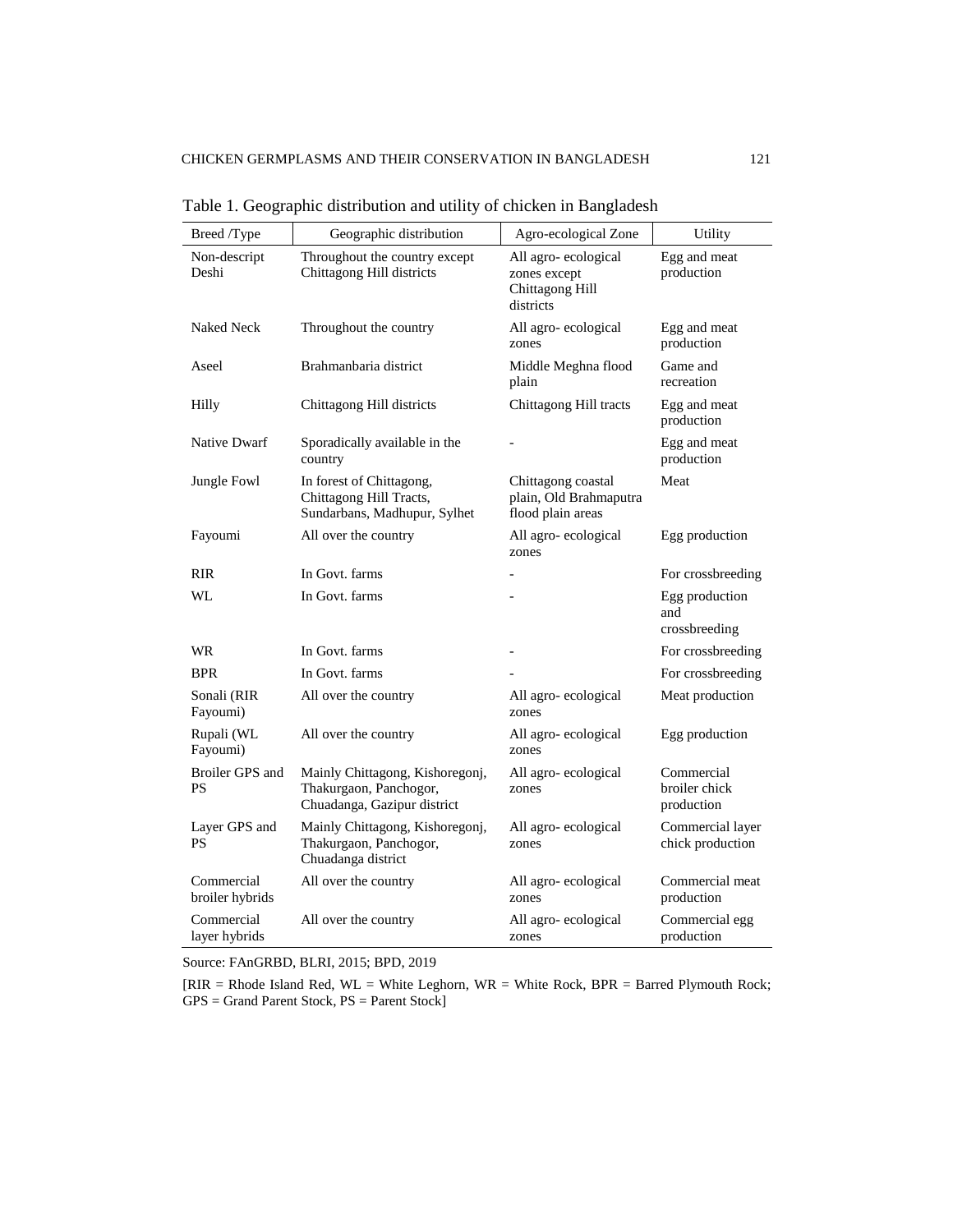#### **Available chicken germplasms in Bangladesh**

The chicken germplasms of Bangladesh is composed of indigenous or native type, exotic type, crossbred type and commercial hybrid which have been described as below -

# *A) Indigenous chicken*

The indigenous chicken population is comprised of a number of breeds/types such as Non-descript Desi (ND), Naked Neck (NN), Aseel (AS), Hilly (H), Native Dwarf, Jungle Fowl and Frizzled Plumage (Bhuiyan et al., 2005; Das et al., 2008) in respect of the morphological variations as well as production performances. Non-descript native colored chicken as an important source of meat and eggs are more acceptable to all classes of people (Barua and Howlider, 1990). Blood protein variants study revealed that Non-descript Deshi, Naked Neck, Hilly and Native Dwarf they may be regarded as one breed or population because of having small distances among them (Okada et al., 1988). The indigenous chickens of Bangladesh do not fall into any recognized breed. It is assumed that the present Deshi (indigenous) chicken was originated from *Gallus gallus* (Faruque et al., 1987). The body measurements of different types of indigenous chicken are presented in Table 2.

| Parameter                               | Non-descript<br>Deshi                                     | <b>Naked Neck</b>                                 | Aseel                                            | Hilly                                          | Jungle fowl                                               |
|-----------------------------------------|-----------------------------------------------------------|---------------------------------------------------|--------------------------------------------------|------------------------------------------------|-----------------------------------------------------------|
| Mature body<br>weight $(g)$             | $1114 \pm 266$                                            | $969+150$<br>$969 + 132$                          | 3166+457<br>$3166+457$                           | 1585+422<br>$1585.71 + 422$                    | $961 \pm 150$                                             |
| Body depth (cm)<br>Shank length<br>(cm) | $12.88 + 1.81^{1,2}$<br>$7.6+0.94^1$<br>$7.60 \pm 0.40^2$ | $12.64 \pm 0.39^{1,2}$<br>$7.18 \pm 0.75^{1,2}$   | $20.90 \pm 2.19^{1,2}$<br>$14.60 \pm 1.14^{1,2}$ | $7.44 \pm 0.16^{1,2}$<br>$9.95 \pm 1.15^{1,2}$ | $11.84 + 0.41$ <sup>1</sup><br>$6.67 + 0.82$ <sup>1</sup> |
| Trunk length<br>(cm)                    | $22.25 + 2.88$ <sup>1</sup><br>$22.30 \pm 2.88^2$         | $20.09 + 0.83^1$<br>$10.09 + 0.83^2$              | $33.80 \pm 1.92^{1,2}$                           | $21.5 + 2.41$ <sup>1</sup><br>$21.50 + 2.40^2$ | $21.67 + 0.82^1$                                          |
| Wing length (cm)                        | $17.70 \pm 2.13^{1,2}$                                    | $16.09 + 1.04$ <sup>1</sup><br>$16.69 \pm 1.04^2$ | $34.80 + 4.21^{1,2}$                             | $33.39 + 3.73^{1,2}$                           | $15.0 + 1.55^1$                                           |

Table 2. Body measurements of different adult native chicken

Source: Uddin et al.,  $2011^1$ ; Bhuiyan et al.,  $2005^2$ 

#### i. Non-descript Deshi

The Non-descript Deshi chicken is more acceptable to rural people as an important source of meat and eggs due to lower nutritional demand and higher resistance to diseases and heat stress (Barua and Howlider, 1990). They are long adapted to local climate, reared under low inputs system, and have low productivity, but produce tasty meat and egg. The morphological characteristics of indigenous Deshi chicken are presented in Table 3.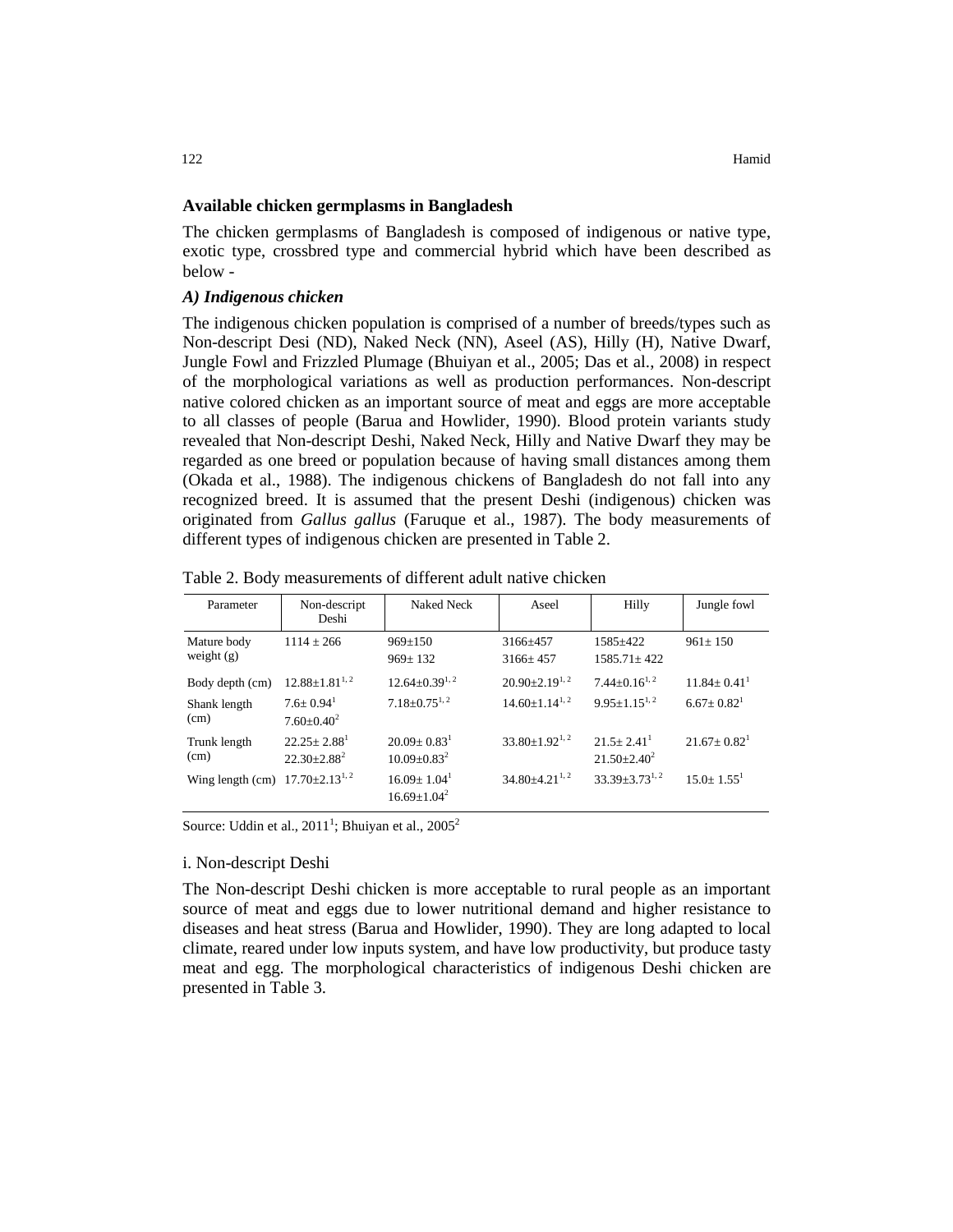| Trait            | Description                                                                                                                                                                                                     |
|------------------|-----------------------------------------------------------------------------------------------------------------------------------------------------------------------------------------------------------------|
| Plumage colour   | Reddish black (33.13%), Blackish red (13.5%), Red (13.7%), Black<br>$(12.67\%)$ , White with black spot $(11.04\%)$ , Reddish white $(0.61\%)$ ,<br>Brown $(4.9)$ , Blackish white $(4.9\%)$ , Mixed $(5.55\%)$ |
| Shank colour     | Yellow (37.22%), White (39.87%), Black (20.04%)                                                                                                                                                                 |
| Eye colour       | Black (99%)                                                                                                                                                                                                     |
| Ear lobe colour  | Red (25.97%), Reddish white (44.79%)                                                                                                                                                                            |
| Comb colour      | Bright red $(59\%)$ and pale $((41\%)$                                                                                                                                                                          |
| Skin colour      | White (92.22%), Red (7.78%)                                                                                                                                                                                     |
| Egg shell colour | Light brown $(67%)$ and white $(27%)$                                                                                                                                                                           |
| Feather pattern  | No definite $(61\%)$ and lacing $(17\%)$                                                                                                                                                                        |
| Body size        | Medium $(70%)$ large $(19%)$ small $(11%)$                                                                                                                                                                      |
| Comb type        | Single $(96.12\%)$ , Single (cape headed) $(3.84\%)$ , Rose $(0.02\%)$ , Butter<br>$(0.02\%)$                                                                                                                   |
| Spur             | Rudimentary (98%)                                                                                                                                                                                               |
| Egg size         | Medium $(80%)$                                                                                                                                                                                                  |

Table 3. Morphological characteristics of Indigenous chicken *ex situ*

Source: Sarker et al., 2014; Bhuiyan et al., 2005

# ii. Naked Neck

The Naked Neck chickens are special type within Non-descriptive Deshi chicken adapted to scavenging system and are available all over the country. The mixed colour of feathers is common and red, black or reddish yellow are predominant all over the body. Featherless red skin on neck and yellow skin on legs are the most typical characteristics of these chickens. They are more resistant to diseases than the exotic chickens. They are used for meat and egg production and also efficient producer of high quality and high priced meat. The morphological characteristics of Naked Neck chicken are presented in Table 4.

| Table 4. Morphological characteristics of Naked Neck and Hilly chicken |  |
|------------------------------------------------------------------------|--|
|                                                                        |  |

| Trait            | Naked neck         | Hilly              |
|------------------|--------------------|--------------------|
| Plumage colour   | Black or reddish   | Grey or reddish    |
| Skin colour      | Yellow             | Yellow             |
| <b>Shanks</b>    | <b>Featherless</b> | <b>Featherless</b> |
| Egg shell colour | <b>Brownish</b>    | <b>Brownish</b>    |

Source: Bhuiyan et al., 2005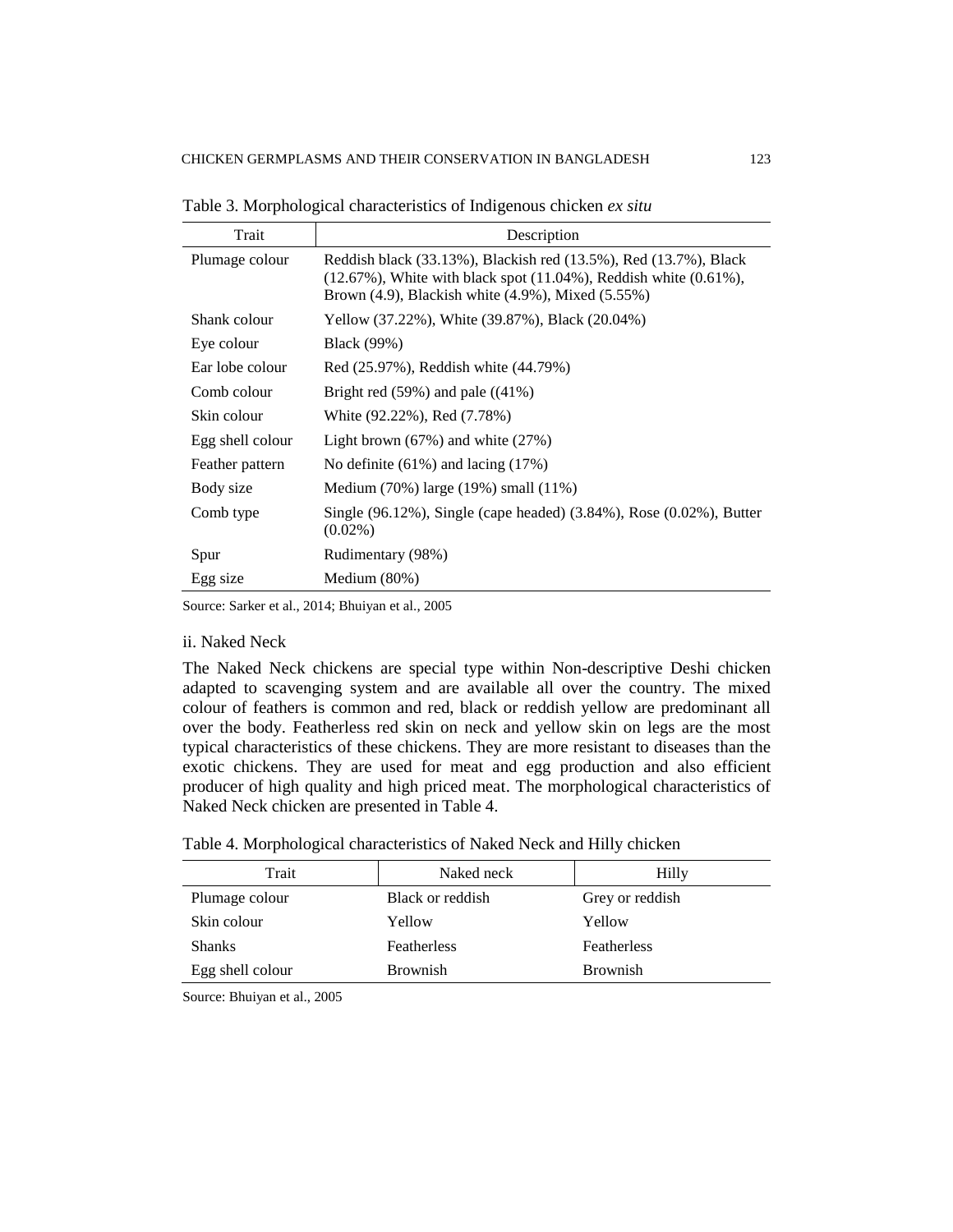# iii. Aseel

Aseel is found in Brahmanbaria district and some cities like Dhaka, Chittagong and Sylhet. They are known as game bird used for fighting and recreation. The morphological characteristics of Aseel chicken are presented in Table 5.

| Trait            | Description                                       |
|------------------|---------------------------------------------------|
| Shank colour     | Yellowish (100%)                                  |
| Shank feathering | No feathering $(100\%)$                           |
| Wattles          | Medium size $(22.81\%)$ , Rudimentary $(77.19\%)$ |
| Beak color       | Yellow $(100\%)$                                  |
| Eye colour       | Yellowish (100%)                                  |
| Ear lobe colour  | Red (100%)                                        |
| Ear lobe shape   | Small (75.40%), Medium (24.60%)                   |
| Comb type        | Pea comb (75.95%), Strawberry comb (24.05%)       |
| Skin colour      | Whitish $(100\%)$                                 |
| Egg shell colour | Light brown (77.78%), White (22.22%)              |
| Spur             | Large spurs $(98%)$                               |

Table 5. Morphological characteristics of Aseel chicken

Source: Sarker et al., 2012

# iv. Hilly

The Native chickens of Chittagong Hill districts are called Hilly chicken. The Hilly chickens are also adapted to scavenging system and are available in the southeastern hilly districts of the country. They are bigger in size than the native chicken and round in shape covered with feathers of different colours. The legs are featherless with yellow skin. They are more resistant to diseases than the exotic chicken. The shell colour of egg is light brown and they have the brooding habit. They are used for meat and egg production. The morphological characteristics of Hilly chicken are presented in Table 4.

# v. Native Dwarf

Native Dwarf is usually found sporadically in the country. They are long adapted with special genetic merit of low input requirement. They are used for meat and egg production. The morphological characteristics of Native Dwarf chicken are presented in Table 6.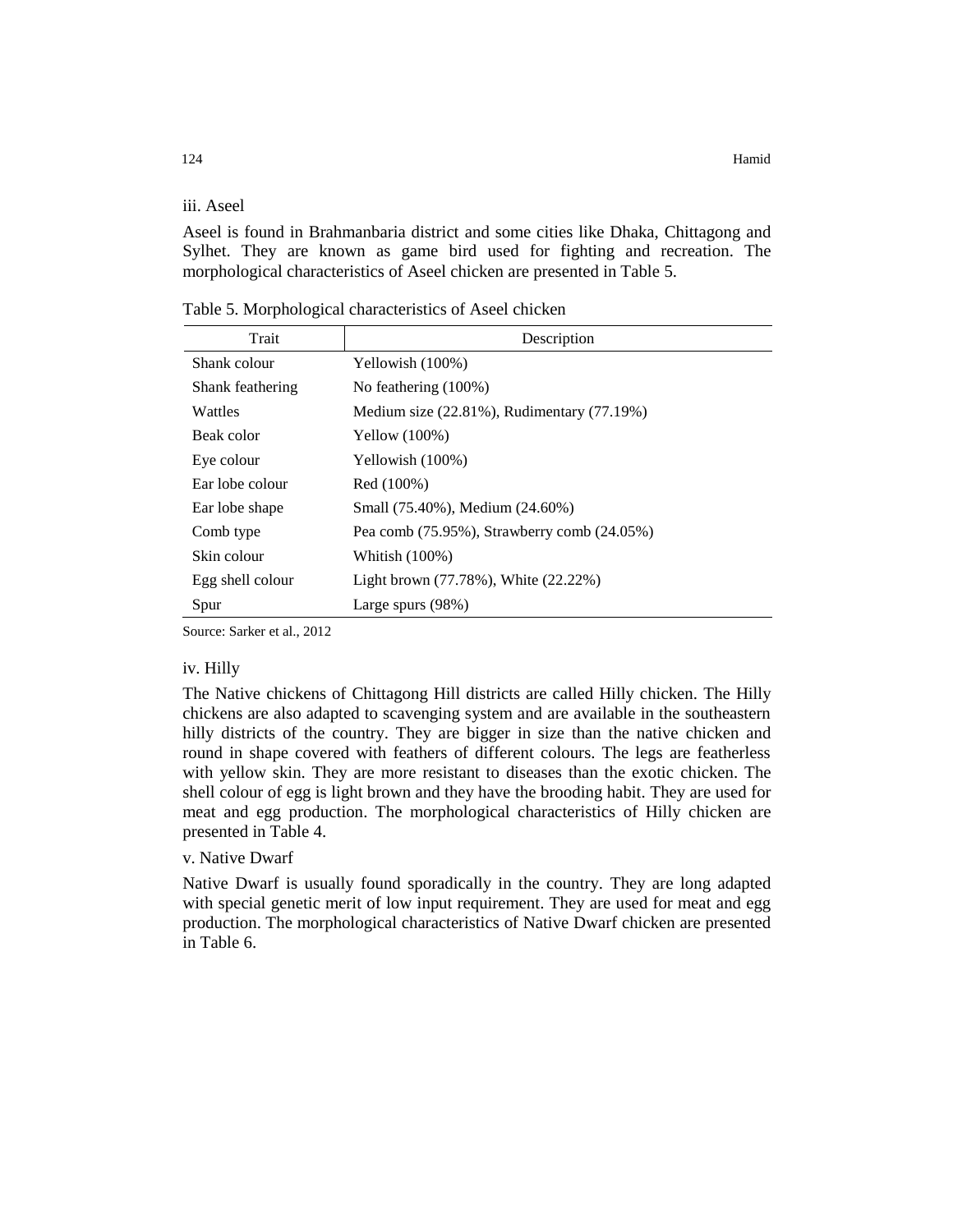| Trait            | Description                                                                                                                                         |
|------------------|-----------------------------------------------------------------------------------------------------------------------------------------------------|
| Plumage colour   | Black (41.11%), Blackish red (12.22%), Reddish black (12.22%),<br>Golden (11.11%), Blackish golden (17.78%) and Black with white<br>spot $(5.56\%)$ |
| Shank colour     | Black (27.78%), Slate (23.33%), Yellow (22.22%), Yellowish<br>$(16.67%)$ and White $(10.00%)$                                                       |
| Eye colour       | Black (100%)                                                                                                                                        |
| Ear lobe colour  | Red (40.00%), White (15.56%) and Reddish white (44.44%)                                                                                             |
| Beak color       | Black (33.33%), White (22.22%) and Yellow (44.44%)                                                                                                  |
| Comb colour      | Bright red $(66.67\%)$ and Reddish $(33.33\%)$                                                                                                      |
| Skin colour      | White (90.00%) and Yellow (10.00%)                                                                                                                  |
| Egg shell colour | Light brown $(76.56\%)$ and white $(23.44\%)$                                                                                                       |
| Comb type        | Mainly single (97%)                                                                                                                                 |

Table 6. Morphological characteristics of indigenous dwarf chicken

Source: Ferdaus et al., 2016

#### vi. Jungle Fowl

Jungle Fowl usually found in the forest of Chittagong, Chittagong Hill Tracts, Sundarbans, Madhupur and Sylhet.

# *B) Exotic chicken and their crosses*

The exotic chicken such as, White Leghorn (WL), White Rock (WR), White Cornish (WC), Rhode Island Red (RIR), Australorp, Fayoumi, Barred Plymouth Rock (BPR) are imported mostly to upgrade the indigenous stock. Fayoumi is extensively used in rural areas and well adapted under farm condition in Bangladesh (Anisuzzaman, 1988). This breed is originated from Egypt and possesses the characteristics of early sexual maturity, more egg production and low mortality (Barua et al. 1998). Some research reports supported that crossing of Fayoumi with exotic breed increased egg production, egg size and body weight. Ali (1989) also found that crossing of Fayoumi with other standard exotic breed improved egg size, growth rate and adaptability of crossbreds under farm condition of Bangladesh.

The crossbred of different chicken such as Deshi  $\times$  WL, Deshi  $\times$  WC, Deshi  $\times$  RIR, Deshi  $\times$  Fayoumi, WL  $\times$  Fayoumi, RIR  $\times$  Fayoumi, Aseel  $\times$  Australorp, RIR  $\times$  Naked Neck, WL  $\times$  Naked Neck are used in the country in intensive, semiintensive and scavenging management system. The Department of Livestock Services (DLS) of Bangladesh has introduced Sonali crossbred chicken (by crossing RIR males with Fayoumi females) to improve rural poultry production. They are very much suited to the semi intensive rearing system in rural areas. They have better production records and higher disease resistance (Miah et al., 2002). The Sonali have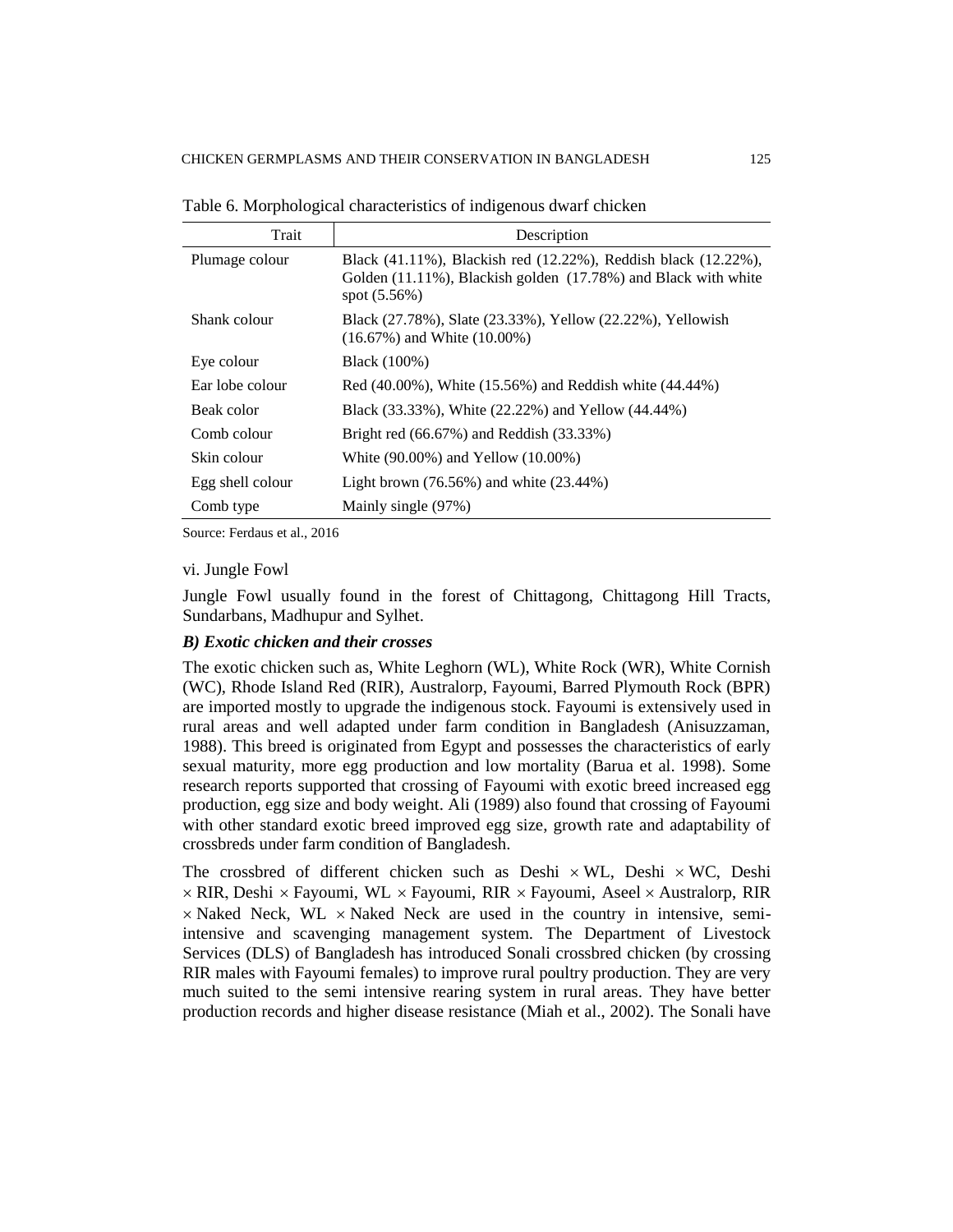the highest egg production, lowest mortality and highest profit per hen among eight crossbred chickens tested under rural condition of Bangladesh (Rahman et al., 1997).

## *C) Commercial hybrid*

There are many commercial hybrid such as grandparent stock (GP), parent stock (PS), commercial broiler, commercial layer etc. are available in the country. The grandparent stock is imported and the country relies on importation of this stock. Currently there are 9 grandparent stock farms such as Aftab G.P. Farms Limited, C.P. (Bangladesh) Co. Ltd., Kasila (Bangladesh) Limited, Kazi Grand Parents Limited, M.M. Agha G.P. Farms Limited, Nourish Grand Parents Limited, Paragon G.P. Limited and Rashik G.P. Hatchery Limited are in the country (BPD, 2019, Hamid et al., 2017). The available GP chicks are Cobb 500, Hubbard Classic, Lohman Meat, Novogen Brown etc (BPD, 2019).

The Parent Stock chicken such as Lohmann Brown Classic, Lohmann White, Lohmann Indian River, Isa Brown, Isa White, Shaver Star Cross 579 Brown, Shaver White, Shaver Black, Hisex Brown, Hisex White, Bovan's Brown, Bovan's White, Bovan's Goldline, Bovan's Nera, Dekalb Gold, Dekalb White, Dekalb Black, Sasso Coloured, Hubbard Classic, Novogen Brown, Novogen White, Hubbard HI-Y Flex, Colored Broiler, Arbor Acres Plus S, Arbor Acres Plus, Lohman Meat, Nick chick, Brown Nick, Super Nick etc. are reared and marketed by 14 Parents Farms in the country (Hamid et al., 2017; BPD, 2019).

The commercial broiler, such as Cobb, Hubbard Classic, Starbro, Ross, Arbor Acres, Vancobb etc. are reared by different large, medium and small commercial broiler farms in the country (BPD, 2019).

The commercial layer, such as B.V. 300, Isha Brown, Isha White, Lohmann Brown, Lohmann White, Hisex Brown, Hisex White, Starcross-579, Hy-line etc. are reared by different large, medium and small commercial layer farms in the country (BPD, 2019).

### **Production and reproduction performances of chicken in Bangladesh**

# *A) Performances of indigenous chicken*

The production and reproduction performances of Non-descript Deshi, Naked Neck, Aseel, Hilly, Native Dwarf and Jungle Fowl chicken are summarized in Table 7, 8, 9, 10, 11 and 12 respectively.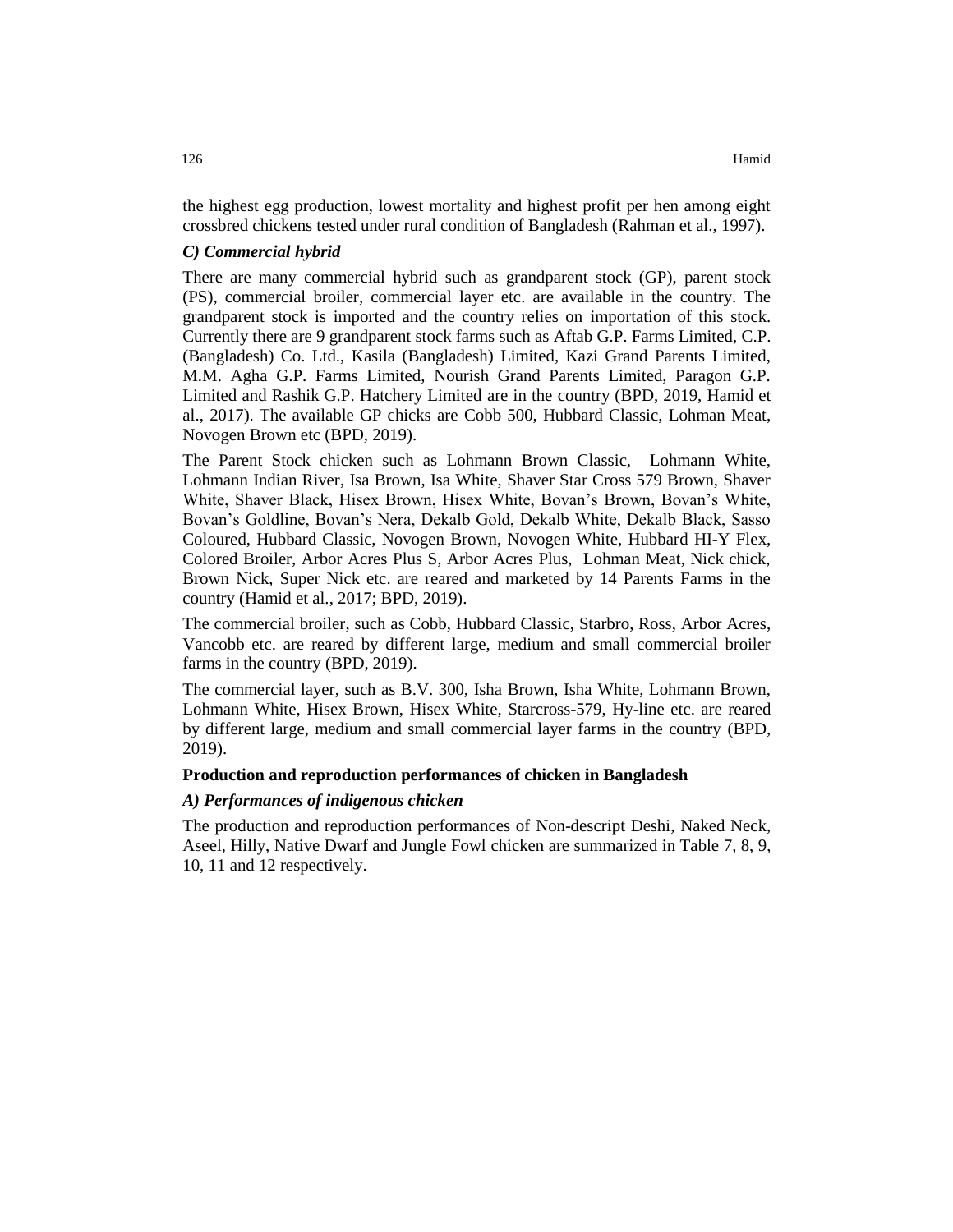| Trait                             | Average                                                                                                           |
|-----------------------------------|-------------------------------------------------------------------------------------------------------------------|
| Day old chicks weight (g)         | $26-32^1$ , $30.39 \pm 0.44^2$                                                                                    |
| Adult female live weight (g)      | $1600-1700^1$ , $1500^3$ , $1000-1300^4$                                                                          |
| Adult male live weight $(g)$      | $2000 - 2500$ <sup>1</sup>                                                                                        |
| Egg production/hen/year           | $150-155^1$ , 35 - $45^5$ , 50-60 <sup>3</sup> , 45-50 <sup>4</sup>                                               |
| Egg weight $@$ onset of lay $(g)$ | $29 - 331$                                                                                                        |
| Egg weight $(g)$                  | $43-45^1$ , 35-40 <sup>3</sup> 35-39 <sup>5</sup>                                                                 |
| Fertility (%)                     | $94.86 \pm 1.38^1$ , $88.60 \pm 2.03^2$ , $85.7 \pm 1.0^6$                                                        |
| Hatchability (%)                  | $84.29 \pm 2.10^{1}$ , $83.04 \pm 1.82^{2}$ , $84-87^{5}$ , $89.0 \pm 1.0^{6}$ ,<br>$73.28 \pm 1.29$ <sup>7</sup> |
| Mature live weight (g)            | $1141.48^5$ , $1100^3$ , $1212.2 \pm 6.6^6$ , $805.46 \pm 8.60^7$                                                 |
| Age at point of lay (d)           | $190 - 200^5$                                                                                                     |
| Length of laying $(d)$            | $10-16^{5,3}$                                                                                                     |
| No. of eggs/clutch                | $10-16^{5,3}$                                                                                                     |
| No. of clutch/year                | $3-4^{5,3}$                                                                                                       |
| No. of eggs/set/clutch            | $10-15^{5,3}$                                                                                                     |
| Brooding age (d)                  | $49^{5,3}$                                                                                                        |
| Age at sexual maturity (d)        | $145^{5,3}$                                                                                                       |
| Feed intake $(g/d)$               | $83^{5,3}$                                                                                                        |

Table 7. Production and reproduction performances of Non-descript Deshi chicken

Source: BLRI, 2017<sup>1</sup>; Faruque et al., 2017<sup>2</sup>; BLRI, 2004<sup>3</sup>; Rahman and Salah Uddin, 2017<sup>4</sup>; Bhuiyan et al., 2005 $^5$ ; Faruque et al., 2015 $^6$ ; Jahan et al., 2017 $^7$ 

| Trait                             | Average                                                                                             |
|-----------------------------------|-----------------------------------------------------------------------------------------------------|
| Day old chicks weight (g)         | $27-34^1$ , $29.61 \pm 0.53^2$                                                                      |
| Adult female live weight $(g)$    | 1300-1500 <sup>1</sup> , 1170 <sup>3</sup> , 1171 <sup>4</sup>                                      |
| Adult male live weight $(g)$      | $1500 - 20001$                                                                                      |
| Egg production/hen/year           | $170-180^1$ , 50-55 <sup>3</sup> , 90-120 <sup>5</sup>                                              |
| Egg weight $@$ onset of lay $(g)$ | $27-301$                                                                                            |
| Egg weight $(g)$                  | $42-44^1$ , 37-40 <sup>5</sup> , 42 <sup>3</sup>                                                    |
| Fertility (%)                     | $88.09 \pm 2.11^{1}$ , $81.93 \pm 2.69^{2}$ , $85.4 \pm 1.4^{6}$                                    |
| Hatchability (%)                  | 68.99±1.49 <sup>1</sup> , 80.47±2.38 <sup>2</sup> , 77.5±1.4 <sup>6</sup> , 76.67±4.22 <sup>7</sup> |
| Age at sexual maturity (m)        | $6.5 \pm 1.46^3$ , $6.5 \pm 1.5^5$                                                                  |
| Weight at sexual maturity $(g)$   | $969 \pm 132^3$ , 1149 <sup>5</sup> , 1180.7 $\pm 9.3^6$ , 782.85 $\pm 31.56^7$                     |

Table 8. Production and reproduction performances of Naked Neck chicken

Source: BLRI,  $2017^1$ ; Faruque et al.,  $2017^2$ ; Bhuiyan et al.,  $2005^3$ ; Rahman and Salah Uddin,  $2017^4$ ; BLRI, 2004<sup>5</sup>; Faruque et al., 2015<sup>6</sup>; Jahan et al., 2017<sup>7</sup>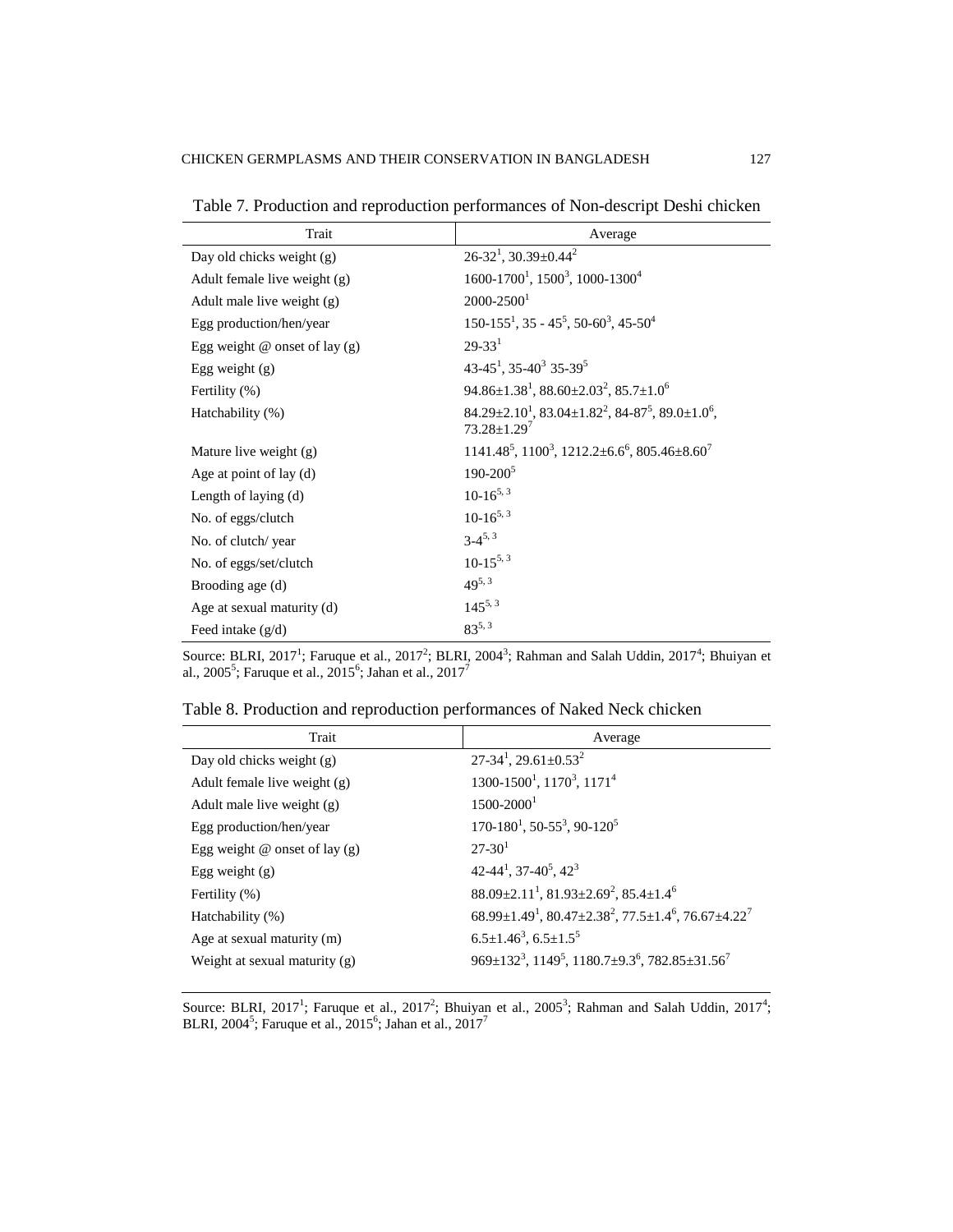Table 9. Production and reproduction performances of Aseel chicken

| Trait                         | Average               |
|-------------------------------|-----------------------|
| Adult live weight male (g)    | $3,749.12 \pm 83.44$  |
| Adult live weight female (g)  | $2,062.50 \pm 105.26$ |
| Age at first lay $(w)$        | $28.86 \pm 1.40$      |
| Number of clutch per year     | $3.36 \pm 0.17$       |
| Number of eggs per clutch     | $10.71 \pm 0.26$      |
| Total number of eggs per year | $35.71 \pm 1.68$      |
| Egg weight $(g)$              | $40.69 \pm 0.82$      |
| Hatchability (%)              | $71.68 \pm 9.59$      |
|                               |                       |

Source: Sarker et al., 2012

Table 10. Production and reproduction performances of Hilly chicken

| Trait                                                                                                                                                            | Average                                                          |
|------------------------------------------------------------------------------------------------------------------------------------------------------------------|------------------------------------------------------------------|
| Day old chicks weight (g)                                                                                                                                        | $26-30^1$ , $32.73\pm0.60^2$                                     |
| Adult female live weight (g)                                                                                                                                     | $1800 - 2000^1$ , $1900^3$                                       |
| Adult male live weight $(g)$                                                                                                                                     | $2500 - 3000$ <sup>1</sup>                                       |
| Egg production/hen/year                                                                                                                                          | $130-140^1$ , 80-100 <sup>3</sup>                                |
| Egg weight $@$ onset of lay $(g)$                                                                                                                                | $28-30^1$                                                        |
| Egg weight $(g)$                                                                                                                                                 | $43-45^1$ , $40-42^3$                                            |
| Fertility $(\%)$                                                                                                                                                 | $88.40 \pm 2.31^{1}$ , $84.73 \pm 2.72^{2}$ , $85.2 \pm 1.4^{5}$ |
| Hatchability (%)                                                                                                                                                 | $80.26 \pm 2.50^{1}$ , 75.55 $\pm 2.43^{2}$ 85.6 $\pm 1.4^{5}$   |
| Age at sexual maturity (d)                                                                                                                                       | $150^{3}$                                                        |
| Weight at sexual maturity $(g)$                                                                                                                                  | $1326^3$ , 1499.0a $\pm$ 9.5 <sup>5</sup>                        |
| Source: BLRI 2017 <sup>1</sup> : Farnoue et al. 2017 <sup>2</sup> : BLRI 2004 <sup>3</sup> : Farnoue et al. 2017 <sup>4</sup> : Farnoue et al. 2015 <sup>5</sup> |                                                                  |

Source: BLRI, 2017<sup>1</sup>; Faruque et al., 2017<sup>2</sup>; BLRI, 2004<sup>3</sup>; Faruque et al., 2017<sup>4</sup>; Faruque et al., 2015<sup>5</sup>

| Trait                      | Average                                         |
|----------------------------|-------------------------------------------------|
| Age at sexual maturity (m) | $195^{\text{1}}$ , $166.53 \pm 0.93^{\text{2}}$ |
| Egg weight $(g)$           | $39^1$ , $38.25 \pm 0.12^2$                     |
| Adult body weight (kg)     | $1.2 - 1.6$ <sup>1</sup>                        |
| Egg number per year        | 121 <sup>1</sup>                                |
| Feed intake $(g/d)$        | 80 <sup>1</sup>                                 |

Table 11. Production and reproduction performances of Native Dwarf

Source: BLRI, 2004<sup>1</sup>; Ferdaus et al., 2016<sup>2</sup>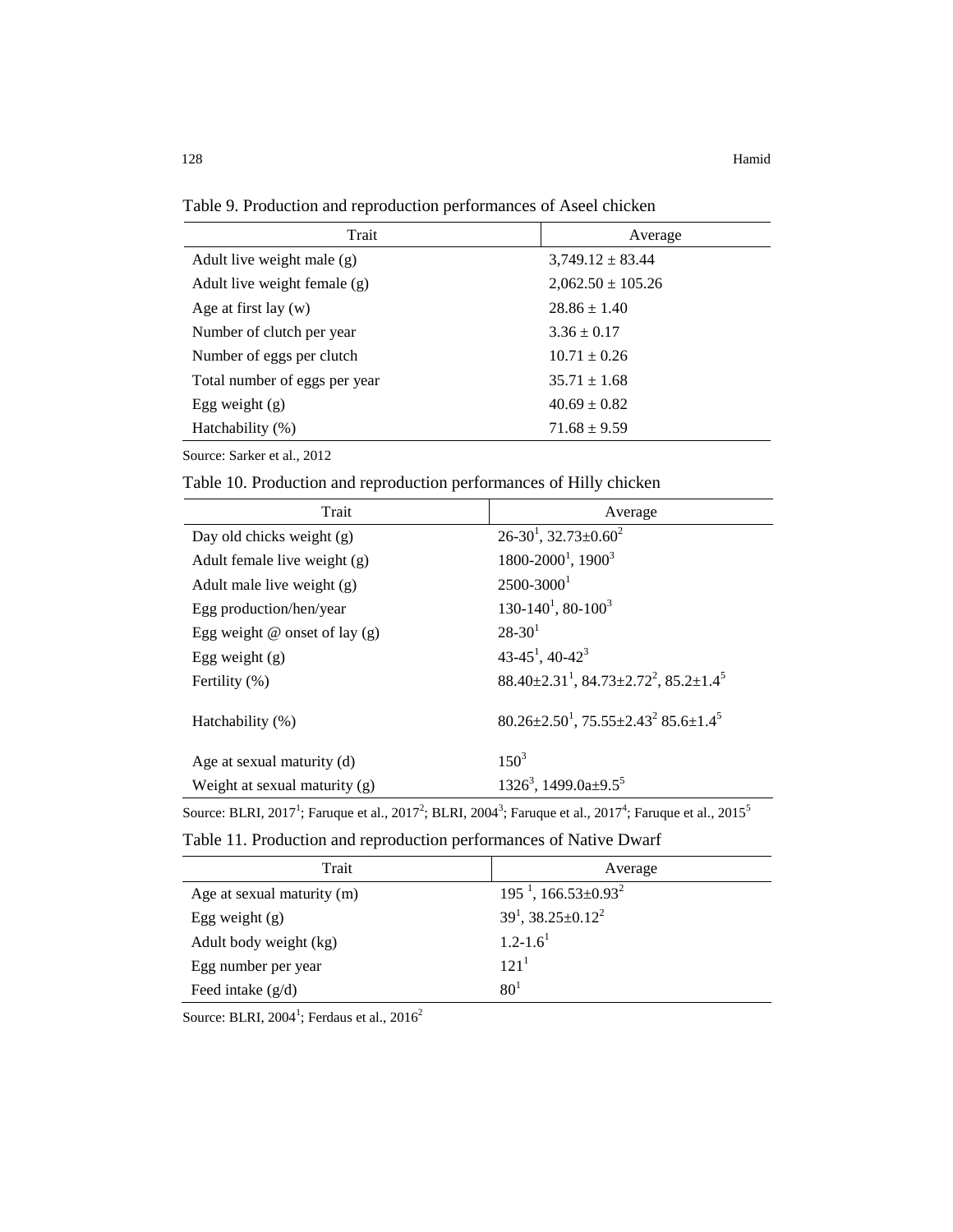| Trait                           | Average       |
|---------------------------------|---------------|
| Age at sexual maturity (m)      | $5.9+0.42$    |
| Weight at sexual maturity $(g)$ | $961 \pm 150$ |
| Adult body weight (kg)          | 3.20          |

Table 12. Production and reproduction performances of Jungle Fowl

Egg production (%) 14.07

Source: BLRI, 2004

Age at first laying

Egg weight (g)  $47.58^2$ 

(wk)

# *B) Performances of exotic and crossbred chicken*

The production and reproduction performances of exotic and crossbred chicken are summarized in Table 13.

Economic Trait  $\qquad \qquad$  Name of chicken RIR WL WC Fayoumi Sonali DOC weight (g)  $33.8 \pm 1.34^1$  $32.6 \pm 1.06$ <sup>1</sup>  $33.8 \pm 1.86$ <sup>1</sup> Growth rate  $(g/d)$  13.8 $\pm$ 0.10<sup>1</sup>  $11.7 \pm 0.04$ <sup>1</sup>  $13.7 \pm 0.10$ <sup>1</sup> Death rate  $(\% )$  2.82 $\pm$ 0.15<sup>1</sup>  $1.68 \pm 0.20$ <sup>1</sup>  $3.82 \pm 0.15$ <sup>1</sup> Fertility  $%$  89.5 $\pm$ 2.65<sup>1</sup> 87.88<sup>2</sup>  $79.86^2$  $69.0^2$  $91.2 \pm 0.64$ <sup>1</sup> 79.17<sup>2</sup>  $91.2+0.30<sup>1</sup>$ Hatchability  $%$  83.1±1.66<sup>1</sup> 66.12<sup>2</sup>  $76.41^2$  $71.0^2$  $82.9 \pm 0.40$ <sup>1</sup> 68.34<sup>2</sup>  $83.3 \pm 1.41$ <sup>1</sup>

54.44<sup>2</sup>

 $59.0^2$ 

 $22.4 \pm 0.20$ <sup>1</sup>

 $43.29^{2}$ 

 $21.1 \pm 0.61$ <sup>1</sup>

-

Table 13. Production and reproduction performances of exotic and crossbred chicken

Source: Dutta et al., 2012<sup>1</sup>; Khan and Bhuiyan, 2001<sup>2</sup>

 $19.1 \pm 0.33$ <sup>1</sup>

### *C) Performances of commercial chicken*

The production and reproduction performances of some commercial layer of Aftab Hatchery Limited, Bhagalpur, Bajitpur, Kishoregonj, Bangladesh are summarized in Table 14. The production and reproduction performances of Novogen Brown and Bovan's Brown layer of Dimond Chicks Limited, Baridhara DOHS, Dhaka, Bangladesh are summarized in Table 15. The production and reproduction performances of Shaver Brown of Nahar Agro Limited, South Khulshi, Chattagram, Bangladesh are summarized in Table 16. The production and reproduction performances of Isa Brown of Bay Agro Industries Limited, Kawran Bazar, Dhaka, Bangladesh are summarized in Table 17.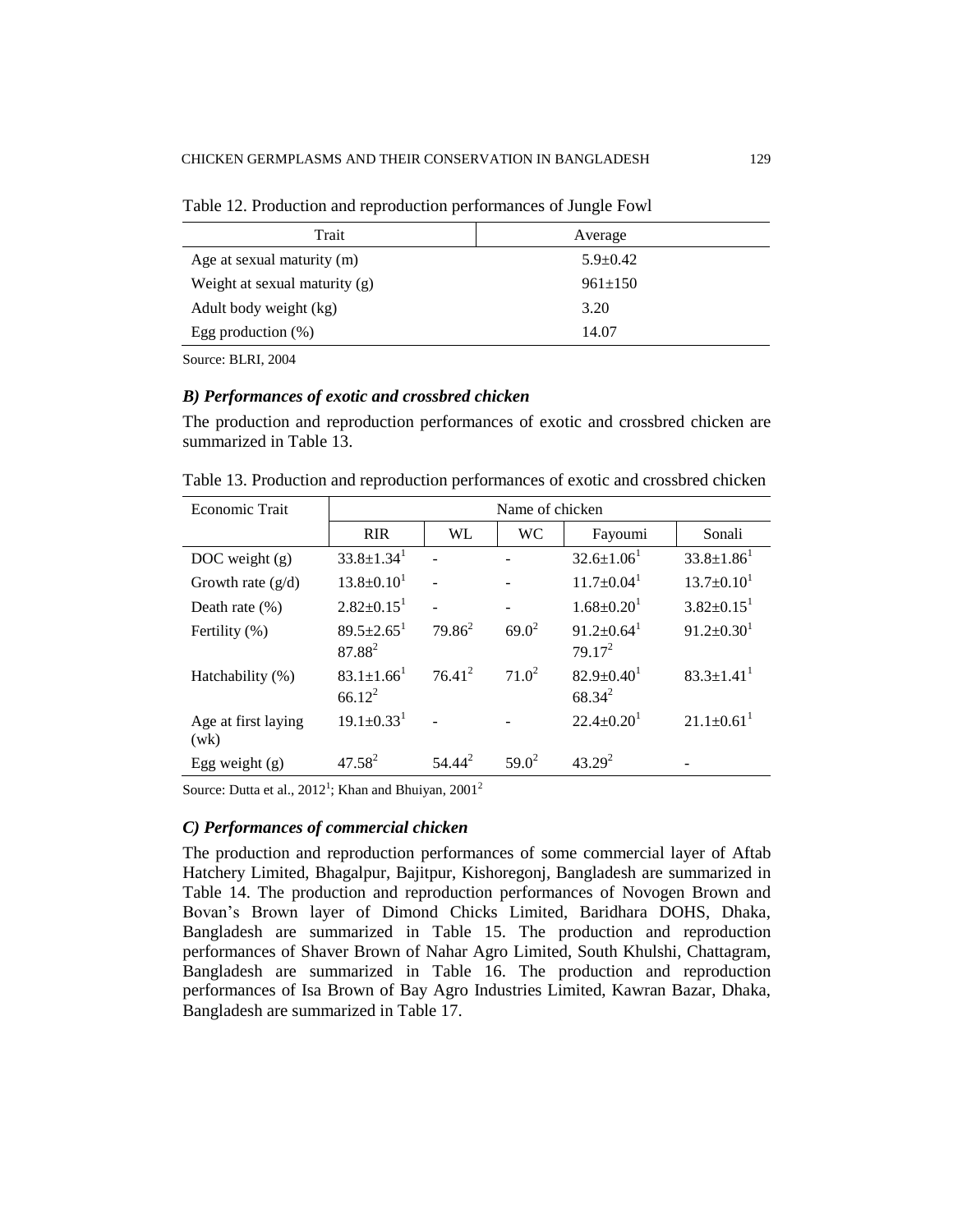| Trait                                         | Average       |               |               |
|-----------------------------------------------|---------------|---------------|---------------|
|                                               | Novogen Brown | Isa Brown     | Novogen White |
| Live ability $(\%)$                           | 94-96         | 94-96         | 93-95         |
| Feed intake $@ 1-18$ wks (kg)                 | 6.84-7.02     | $6.17 - 6.32$ | $6.07 - 6.23$ |
| Highest egg production $(\%)$                 | 95            | 95.           | 95            |
| Egg weight $(g)$                              | 66.6          | 64.8          | 66.4          |
| Daily feed intake @ production<br>period (kg) | 115-120       | 115-120       | 106-110       |
| Body weight @ end of egg<br>production (kg)   | 2.1           | 2.1           | 1.7           |

Table 14. Production and reproduction performances of commercial layer chicken

Source: Based on Aftab Hatchery Limited Farm Report

Table 15. Production and reproduction performances of Novogen Brown and Bovan's Brown layer

| Trait                                             | Average       |               |
|---------------------------------------------------|---------------|---------------|
|                                                   | Novogen Brown | Bovan's Brown |
| Live ability $(\%)$                               | 97-98         | 98            |
| Highest egg production $(\%)$                     | 98            | 98            |
| Egg weight $(g)$                                  | 63-64         | 63-64         |
| Feed intake $\omega$ 1-17 wks (kg)                | 6             | 6             |
| Daily feed intake $\omega$ production period (kg) | 113-115       | 113           |
| Body weight $@90$ wks of age $(g)$                | 1920          | 1975          |
| Production period (wks)                           | 18-90         | 18-110        |
| Hen housed egg production (no.)                   | 406-415       | 500           |

Source: Based on Dimond Chicks Limited Farm Report

# Table 16. Production and reproduction performances of Shaver Brown layer

| Trait                                             | Average |
|---------------------------------------------------|---------|
| Live ability $(\%)$                               | 94.2    |
| Highest egg production (%)                        | 95      |
| Egg weight $(g)$                                  | 63.2    |
| <b>FCR</b>                                        | 2.22    |
| Daily feed intake $\omega$ production period (kg) | 114     |
| Body weight $@ 80$ wks of age (kg)                | 2       |
| Production period (wks)                           | 18-80   |

Source: Based on Nahar Agro Limited Farm Report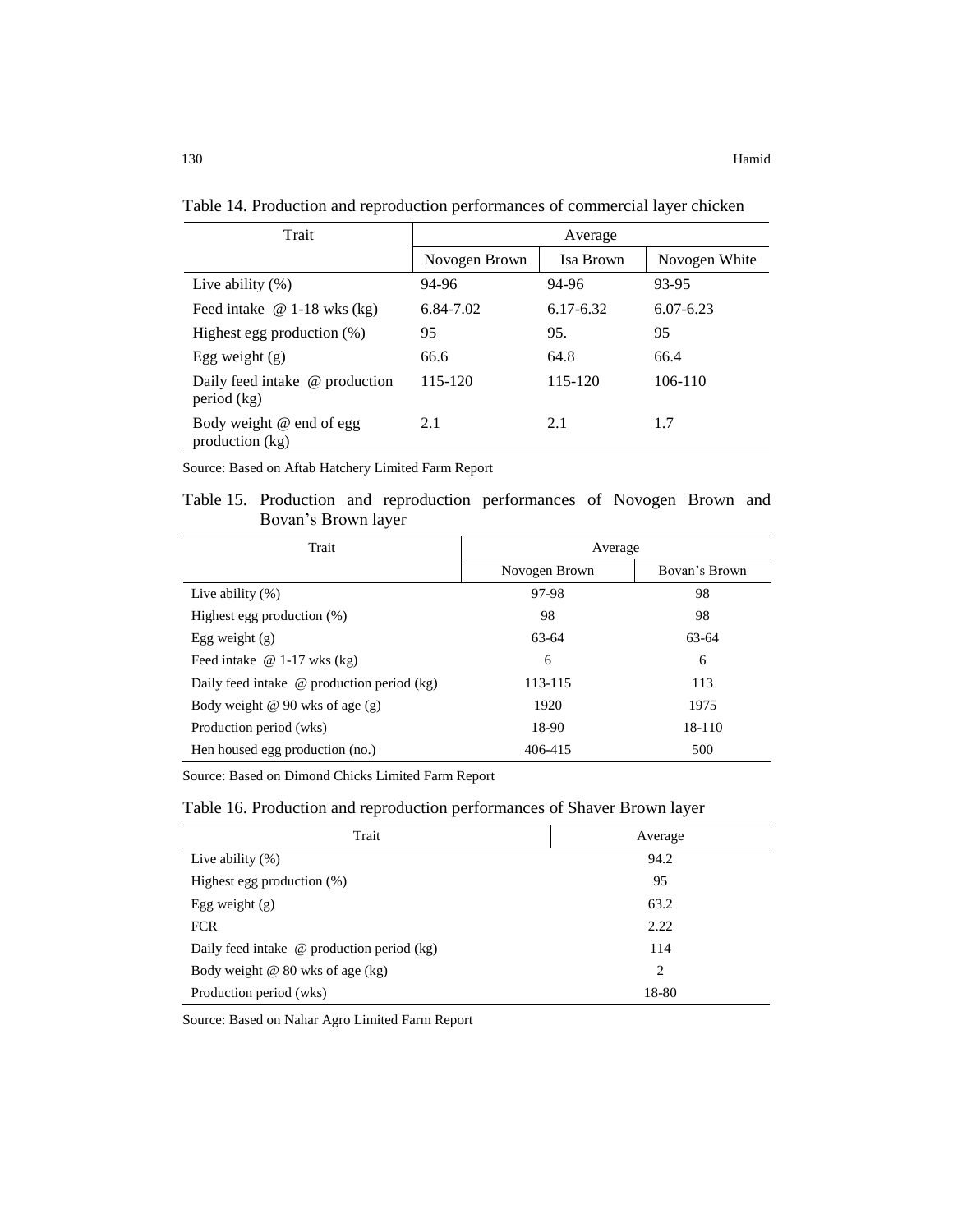| Trait                                             | Average |
|---------------------------------------------------|---------|
| Live ability $\omega$ 18-90 wks $(\%)$            | 93.2    |
| Highest egg production $(\%)$                     | 96      |
| Egg weight $(g)$                                  | 62      |
| Daily feed intake $\omega$ production period (kg) | 110     |
| Body weight $@ 90$ wks of age $(g)$               | 2015    |
| Hen housed egg production (no.)                   | 409     |

Table 17. Production and reproduction performances of Isa Brown layer

Source: Based on Bay Agro Industries Limited Farm Report

# **Conservation of Chicken Genetic Resources**

According to the number of bird available in the country, some varieties of the native chicken such as, Non-descript Deshi, Nacked Neck and Hilly are not endangered and they don't need to be conserved. The number of Aseel Aseel and the Native Dwarf are low and so endangered. These two type of chickens need to be conserved. It is important for economic, social and cultural reasons. There are two means of conservation i.e. *in situ* and *ex situ*. Conserving the live animals that exist in nature is *in situ* conservation. The animals are maintained in their original habitats under native conditions with no interference in their mode of management, feeding and other conditions. The main problem of *in situ* conservation is inbreeding and genetic drift typical of small populations. The *ex situ* conservation is to be used when the endangered population is dismally low in numbers, as this process has its own innate problems. It may suffer from spread of disease, or neglect during periods of institutional weakness, besides being costly in long term preservations and losing the relatedness of current genotype with environment when one of these is preserved for long time.

The importance of conservation between and within breed genetic diversity is widely recognized. Irreversible loss of breeds, or genetic variation within breeds, is undesirable. The FAOs Global Plan of Action on AnGR (FAO, 2007), as well as the Convention on Biological Diversity and national policies all addresses the importance of conservation and sustainable use of animal genetic resources. These international agreements formed the basis for national policies related to the conservation and management of FAnGR through *in situ* or *ex situ* conservation strategies. Presently the project research for the conservation of Aseel chicken is ongoing in Bangladesh Agricultural University and Hazi Danesh Science and Technology University with the joint research of Japan. On the other hand, the project research for the conservation of Native Dwarf is ongoing in Department of Livestock Services and Bangladesh Livestock Research Institute.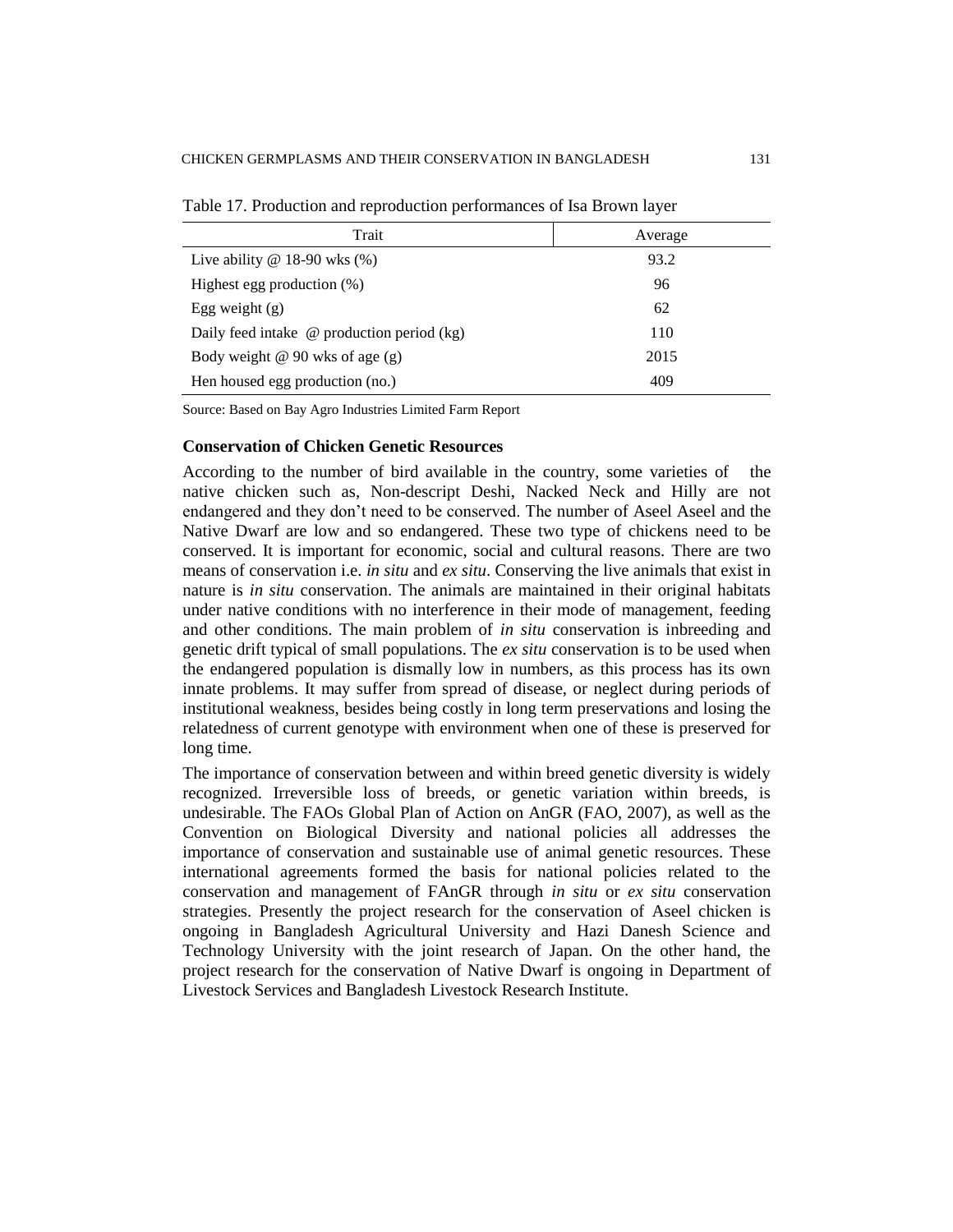### **CONCLUSION**

From the above discussion, it may be concluded that Bangladesh is rich in chicken genetic resources. These serve well in fulfill nutritional requirement of the country and income generation for millions of people. There is scope to improve the productivity of Indigenous chicken through appropriate breeding and husbandry practice. Aseel and Native Dwarf need immediate attention for conservation and improvement.

This study represents useful resources for future study that may be threatened to the existence of local varieties, especially Aseel and Native Dwarf. This two endangered varieties, Aseel and Native Dwarf need immediate attention for conservation

#### **REFERENCES**

- Ali, I. (1989). Reproductive performances of Fayoumi, Rhode Island Red and Fayoumi X Rhode Island Red crossbred hens and subsequent growth rate of their offspring up to sexual maturity. M. Sc. Thesis. Department of Poultry Science, Bangladesh Agricultural University, Mymensingh.
- Anisuzzaman, M. (1988). A study on growth rate, feed efficiency and livability of Fayoumi chicken under Bangladesh condition. M. Sc. Thesis. Department of Poultry Science, Bangladesh Agricultural University, Mymensingh.
- Ansarey, F.H. (2012). Prospects of poultry industry in Bangladesh. Proceedings of the Seminar and Reception on Animal Husbandry Education and Profession in Bangladesh- A Journey of 50 Years, (AHEPB'12), Dhaka, Bangladesh. pp: 62-65
- Barua, A., and Howlider, M.A.R. (1990). Prospect of native chicken in Bangladesh. Poultry Adviser, 23: 57-61.
- Barua, A., Howlider, M.A.R., and Yoshimura, Y. (1998). A study on the performance of Fayoumi, Rhode Island Red and Fayoumi X Rhode Island Red chickens under rural condition of Bangladesh. *Asian Australasian Journal of Animal Science*, Vol. 11(6): 635-641.
- Bhuiyan, A.K.F.H., Bhuiyan, M.S.A., and Deb, G.K. (2005). Indigenous chicken genetic resources in Bangladesh: current status and future outlook. *Animal Genetic Resources Information*, 36: 73-84.
- BLRI. (2015). Bangladesh Livestock Research Institute. Farm Animal Genetic Resource in Bangladesh. Annual Report on Livestock, Division of Livestock Statistics, Bangladesh Livestock Research Institute, Savar, Dhaka, Bangladesh.
- BLRI. (2004). Bangladesh Livestock Research Institute. First Report on Animal Genetic Resources of Bangladesh, Bangladesh Livestock Research Institute, Government of Bangladesh, Dhaka, Bangladesh. p. 42.
- Bangladesh Poultry Directory. (2019). Published by Golam Mostafa Rob, 19<sup>th</sup> Edition, March 2019, Dhaka, Bangladesh.
- Das, S.C., Chowdhury, S.D., Khatun, M.A. Nishibori, M. Isobe, N., and Yoshimura, Y. (2008). Poultry production profile and expected future projection in Bangladesh. World's Poultry Science Journal, 64: 99-118.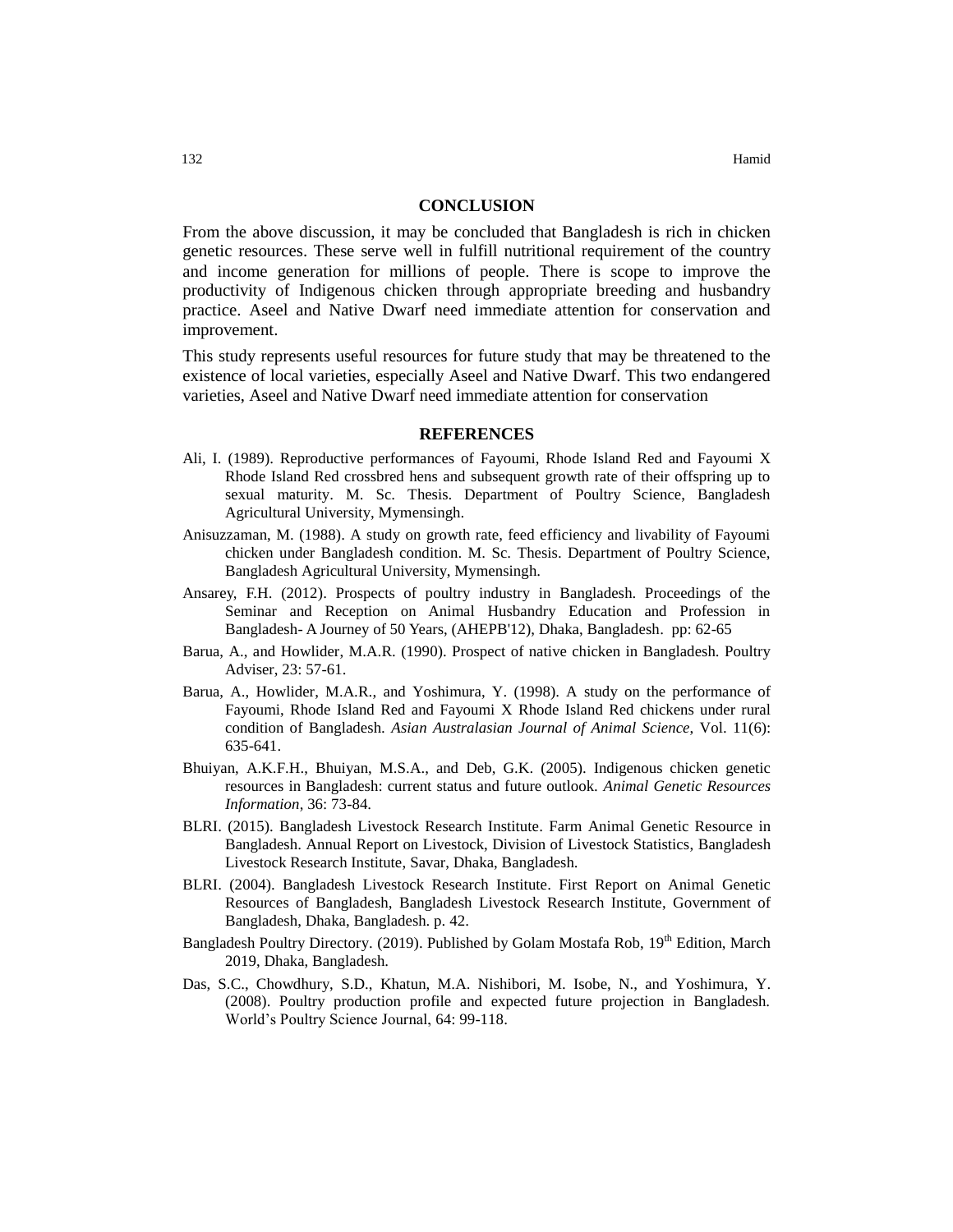- Da Silva, C.A., and Rankin, M. (2014). Contract Farming for Inclusive Market Access. Food and Agriculture Organization of the United Nations, Rome, Italy, ISBN: ISBN 978-92- 5-108061-0, Pages: 227.
- DLS. (2015). Annual report on livestock. Division of Livestock Statistics, Ministry of Fisheries and Livestock, Farmgate, Dhaka, Bangladesh.
- Dolberg, F. (2008). Bangladesh poultry sector country review. FAO animal production and health division, emergency centre for Transboundary Animal Disease, socioeconomics, production & biodiversity unit, FAO, Rome, Italy.
- Dutta, R.K., Islam, M.S., and Kabir, M.A. (2012). Assessment of the production performance and economic efficiencies of available chicken breeds (*Gallus domesticus* L.) in Rajshahi, Bangladesh, University Journal of Zoology, Rajshahi University, 31: 13-18.
- FAO. (2007). Global Plan of Action for Animal Genetic Resources, Food and Agriculture Organization of the United Nations (FAO), Rome, Italy, 2007.
- FAO. (2014). Decision tools for family poultry development. FAO Animal Production and Health Guidelines No. 16, FAO., Rome, Italy. [http://www.fao.org/docrep/019/i3542e/](http://www.fao.org/docrep/019/i3542e/i3542e.pdf) [i3542e.pdf.](http://www.fao.org/docrep/019/i3542e/i3542e.pdf)
- Faruque, S., Bhuiyan, A.K.F.H., Ali, M.Y., Joy, Z.F., and Rashid, M.A. (2017). Conservation and improvement of native chicken: performance of fourth generation. *Asian Australasian Journal of Bioscience and Biotechnology*, 2 (1): 37-44.
- Faruque, S., Islam, M.N., and Bhuiyan, A.K.F.H. (2015). *Ex situ* Improvement of Indigenous Chicken in Bangladesh. Tropical Agricultural Research Vol. 26 (4): 596 – 607.
- Faruque, M.O., Hasnath, M.A., Mostafa, K.G., Okada, I., Amano, T., Kurosawa, Y., Ita K., and Nsmikawa. T. (1987). Conservation of Livestock genetic resources in Bangladesh Past, Present and Future. P 119- 137. In Amano T., ed., *Genetic Studies on Breed Differentiation of the Native Domestic Animals of Bangladesh*. Hiroshima University, Japan.
- Ferdaus, A.J.M, Bhuiyan, M.S.A., Hassin, B.M., Bhuiyan, A.K.F.H., and Howlider. M.A.R. (2016). Phenotypic characterization and productive potentialities of indigenous dwarf chicken of Bangladesh. *Bangladesh Journal of Animal Science*, 45 (1): 52-61.
- Hamid, M.A., Ahmed, S., Rahman, M.A., and Hossain, K.M. (2017). Status of Poultry Industry in Bangladesh and the Role of Private Sector for its Development. *Asian Journal of Poultry Science,* 11 (1): 1-13.
- Jahan, S., Islam, F., Bhuiyan M.S.A. and Bhuiyan. A.K.F.H. (2017). Productive and reproductive performances of indigenous chicken in the rural condition of Bangladesh. *Bangladesh Journal of Animal Science*, 46 (2): 121-127.
- Khan, A.K. and Bhuiyan, A.K.F.H. (2001). Estimation of heterosis for some economic traits in chicken. *Progressive Agriculture*, 12 (1 and 2): 145-150.
- Miah, M.S., Islam, M.A., and Ali, M.A. (2002). Growth and egg production performance of exotic pure breed and crossbreeds chicken. *The Bangladesh Veterinarian*, 19 (1): 43-47.
- Okada, I., Maeda, Y., Hashiguchi, T., Hasnath, M.A., Faruque M.O., and Majid. M.A. (1988). Gene constitution of indigenous chicken in Bangladesh. Japanese Poultry Science, 25(1): 15-26.